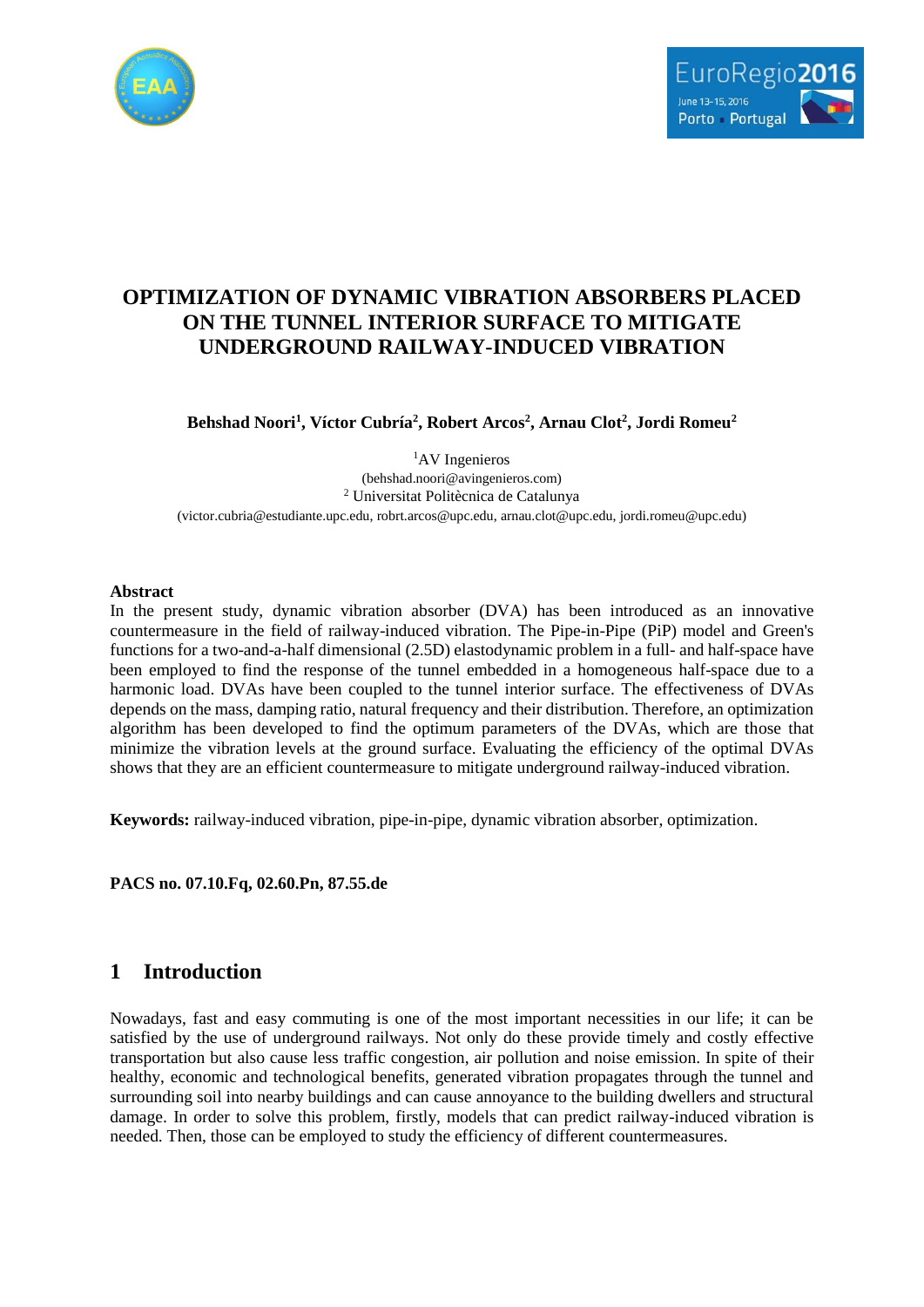

Numerical models are powerful tools to estimate underground railway-induced vibration with high accuracy despite the structural complexity of the system. However, these methods demand great computational costs. Some of the numerical models can be found in [1, 2].

Another type of models to predict underground railway-induced vibration are empirical models. These are based on using experimental results to obtain a simple decay law of the vibration with distance [3, 4]. Empirical prediction models present easier, cheaper and faster ways for making a prediction of vibration, while neither of them is suitable for parametric studies.

A theoretical point of view results in better understanding of the dynamic behavior of the system, require far less computational time and also gives the possibility of doing parametric studies. One of the most well-established analytical models is the PiP model. Forrest and Hunt [5] developed the PiP model as a 2.5D semi-analytical model in order to compute soil vibration due to underground railway traffic in a full-space. 2.5D models are referred to a three-dimensional (3D) problems which can be decomposed into a set of two-dimensional (2D) models which depend on the wavenumbers along the invariant direction of the 3D model. The soil response obtained with the PiP model is compared with the one obtained using finite element-boundary element (FE-BE) model in the work of Gupta et al. [6]; good agreement in results is found, being the PiP model computationally more efficient. The PiP model has been used by Hussein and Hunt [7] to evaluate vibration countermeasure performance. It has been also employed by Hussein et al. to calculate vibration from underground railways buried in a homogeneous [8] and multi-layered half-space [9].

A number of methods have been proposed to control and attenuate underground railway-induced vibrations. These methods can be classified as: isolating the source, isolating the receiver and interrupting the vibration path.

Vibration isolation of the source, which is based on changing the dynamic behavior of the track through the insertion of resilient elements or additional masses to its structure, is one of the most common practices in control of a railway-induced vibrations and has been studied by different authors [10-12].

In the case of receiver isolation, rubber blocks or steel springs are mounted between the building and its foundations to reduce transmitted vibration to the building. A comprehensive review of base isolation is presented by Talbot and Hunt [13]. The most used solutions are interrupting the vibration path by using vibration isolation screens [14], open and in-filled trenches [15] or a row of piles [16].

One of the most well-known control devices for cutting the vibration path are DVAs or tuned mass dampers (TMDs). DVA presents unique specifications such as easy-to maintain, uncomplicated design, high reliability and excellent performance. The concept of a DVA was outlined by Watts in 1883 [17]. However, the practical design of vibration absorbers was proposed by Frahm [18] in 1911. During the last century, because of the important role of DVA in vibration attenuation, many studies have been conducted to evaluate the performance of the absorbers as a passive, active and semi-active countermeasures [19]. As structures like bridges, wide-spanned floors, tribunes and high-rise buildings, generally, possess low structural frequencies and little damping, many of these structures originally exhibit medium to high vibration levels. Consequently, the application of DVAs is effective in improving their dynamic performance [20]. The application of largest TMD in the world (660 tons) in the second tallest skyscraper in the world at Taipei 101[21], utilization of eight horizontal and fifty vertical DVAs in Millennium bridge in London [22] and the installation of a 140 tones pendulum absorber in Doha sport city tower in Qatar [23] can be named as some of the most prominent and spectacular usage of DVAs. Optimization of the DVA parameters is one of the most important issues in order to lead to the highest levels of DVAs performance in vibration mitigation [24].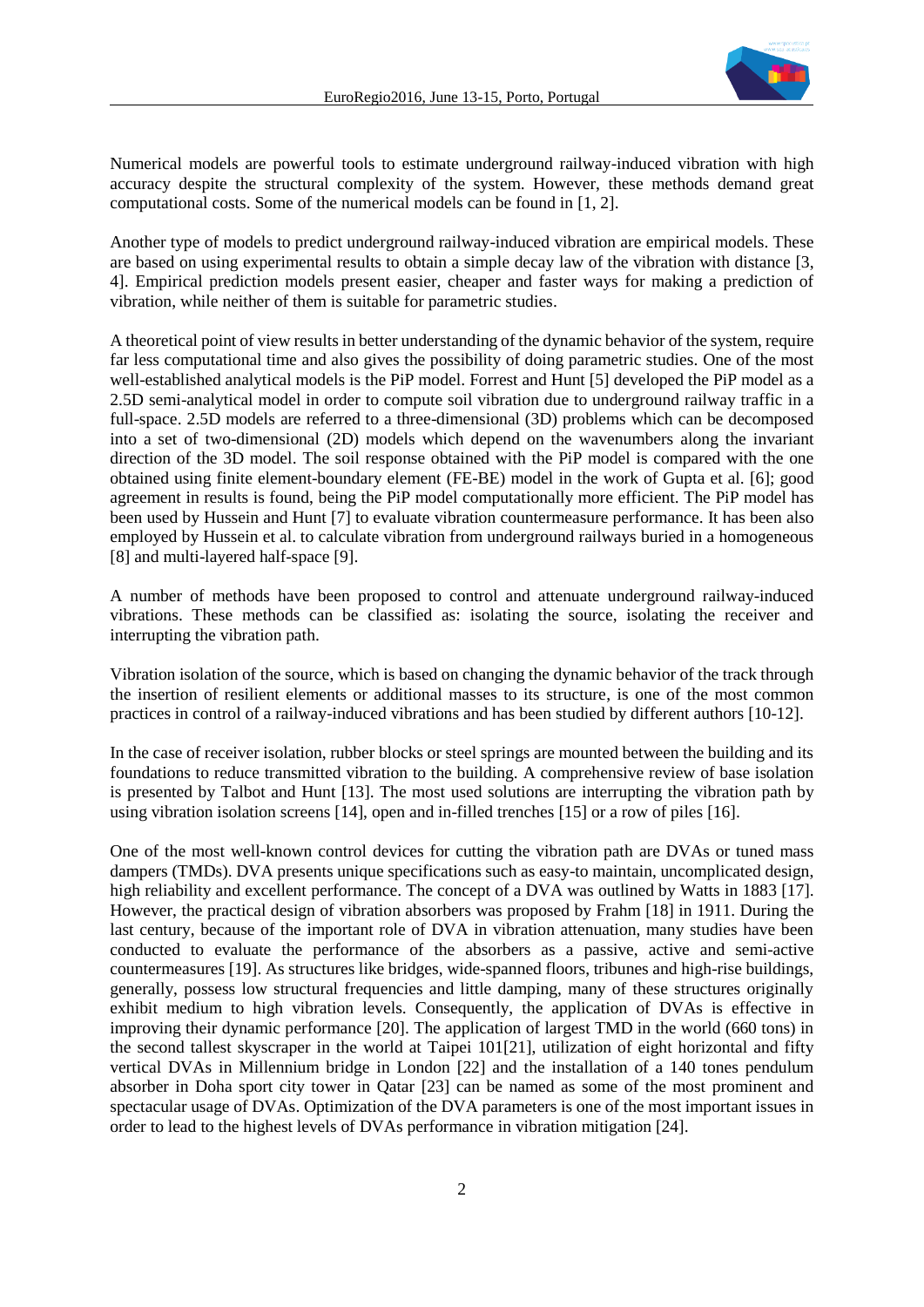

According to the vibration isolation performance of DVAs in vibration control of infrastructures, it is expected to be also an efficient abatement solution for railway-induced vibrations. This efficiency has been evaluated in this study. The remainder of the paper is organized as follows. The methodology, based on PiP and 2.5D Green's functions in full- and half-space, used in this paper to calculate vibration from a tunnel embedded in a half-space is explained firstly. Afterwards, it is explained how to couple DVAs to the tunnel interior surface in order to make a coupled DVA-tunnel-soil system in a half-space. Then, a genetic algorithm (GA) is employed in order to find the optimum parameters of the DVAs, which are those that minimize power spectral density (PSD) on the surface of the ground. Finally, the efficiency of DVAs is evaluated by defining the insertion loss (IL) in PSD due to inserting DVAs.

## **2 Vibration from a tunnel embedded in a half-space**

In the following a methodology is presented that allows to calculate vibration from a tunnel embedded in a homogeneous half-space. In this methodology, it is assumed that near-field displacements of the tunnel are not influenced by the existence of the free surface. It consists of the three following steps that are illustrated in Figure 1:

- 1) Calculating tunnel-soil interface displacements due to the harmonic point load applied on the tunnel invert by use of PiP model in full-space [5].
- 2) Employing 2.5D Green's function for a homogeneous full-space [25] to obtain a set of equivalent forces that can produce the same tunnel-soil interface displacements.
- 3) Calculating the surface response by multiplying 2.5D Green's functions for a homogeneous half-space [26] by the previously obtained equivalent forces.

The PiP model, as the name indicates, can be understood as the coupling of two pipe structures. The inner and the outer pipes, with outer radios being set to infinite, represent the tunnel wall and the surrounding boundless soil with cylindrical cavity, respectively. The former is modelled by using thin shell theory and the soil is modeled as a linear elastic solid. The coupled problem is solved in the wavenumber-frequency domain. To solve the tunnel-soil system completely, three sets of boundary conditions are considered. First, applied load and the stresses on the inside of the tunnel are equal. Second, the displacements must be compatible at the interface of the tunnel and the soil. Finally, the Sommerfeld radiation condition should be satisfied.

In the second step, the tunnel-soil interface displacements are replaced by a set of equivalent forces that can produced these displacements. Green's functions for 2.5D elastodynamic problem in a full-space, developed by Tadeu and Kausel [25], are employed to calculate those forces. In their work, firstly, the method of potentials has been employed to find the response of an infinite, homogeneous space subjected to a line load. Later, by applying radiation condition (or no source at infinity), equilibrium conditions, integrating the stresses in the vicinity of the source and equating their resultant to the applied load, the potentials can be determined. Green's functions can be obtained from the well-known relations between potentials and displacements.

Multiplying these equivalent forces by the 2.5D Green's functions for a homogeneous half-space, developed by Tadeu et al. [26], result in the surface response of the homogeneous half-space due to a unitary harmonic force applied at the tunnel invert. Green's functions for 2.5D elastodynamic problems in a homogeneous half-space were presented subsequent to Green's functions for 2.5D elastodynamic problem in full-space. Imaginary sources along the surface line has been considered in order to provide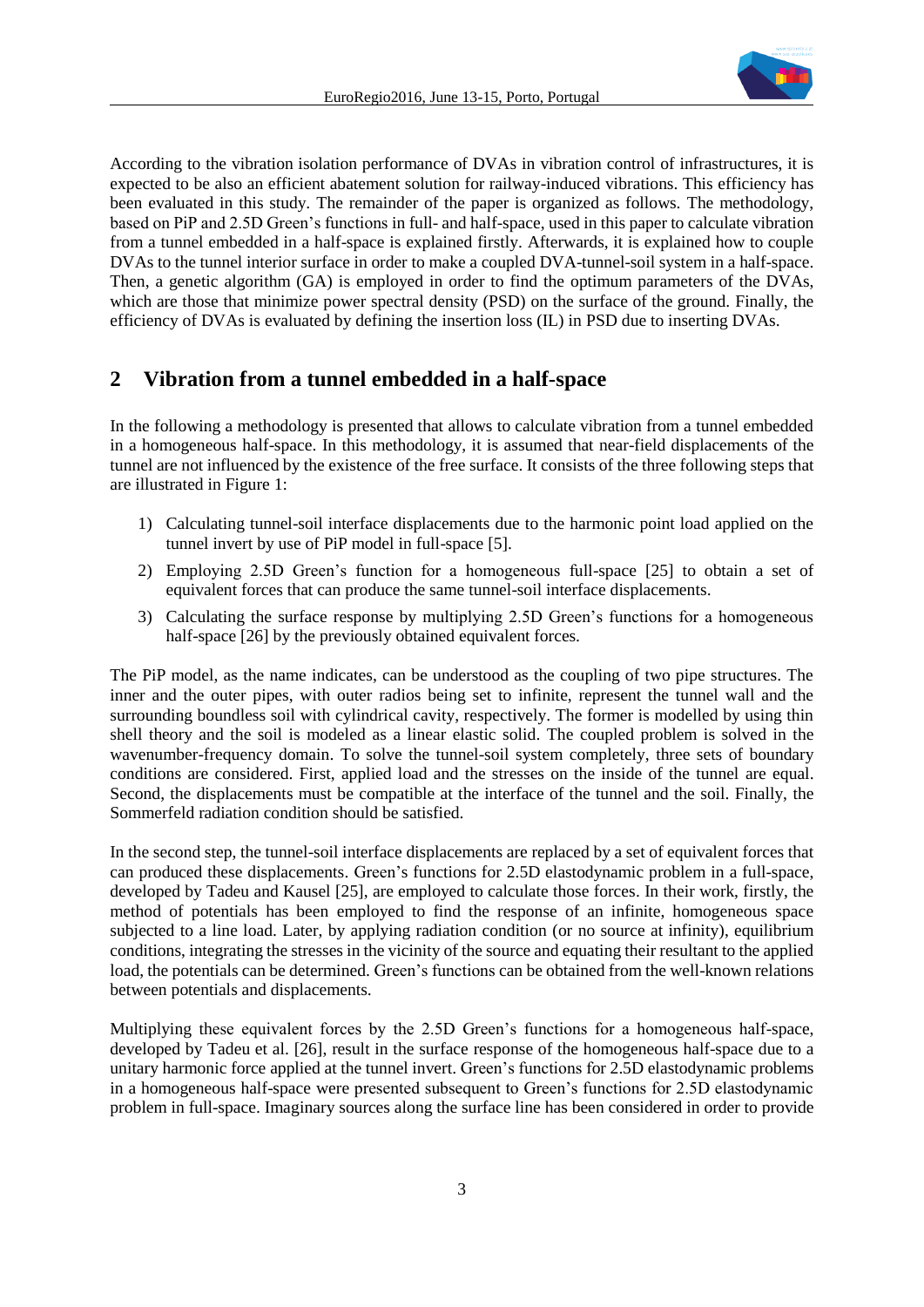

the free surface. The summation of Green's functions for 2.5D homogeneous full-space and motions resulting from imaginary sources lead to Green's functions for 2.5D homogeneous half-space.



Figure 1 – Three steps to find the surface response; (a) tunnel-soil interface displacements, (b) calculating equivalent forces, (c) calculating surface response due to equivalent forces.

#### **3 Coupling DVAs to the tunnel-soil model**

In this section, it is explained how to coupled DVAs to the tunnel which is embedded in a full-space. Initially, in order to achieve a better understanding of the problem, only one periodic distribution of DVAs along the track direction is considered (see Figure 2), so the applied forces to the system is

$$
f(x,t) = p(t)\delta(x) + \sum_{n=1}^{+\infty} \left(k_n + c_n \frac{\partial}{\partial t}\right) \left(u_n^{\text{DVA}} - u_n\right) \delta(x - x_n),\tag{1}
$$

where the first and second terms in the right-hand side of the equation are the external force and the summation of the DVAs' forces, respectively.  $k_n$  and  $c_n$  are the stiffness and viscous damping of the  $n^{th}$  DVA, respectively.  $x_n = nL$ , L is the distance between two consecutive DVA,  $u_n$  is the displacement of the system at the position and direction of the  $n^{th}$  DVA, and  $u_n^{DVA}$  is the displacement of center of mass of the  $n<sup>th</sup>$  absorber. The dynamical response of each DVA represented as

$$
-\left(k_n + c_n \frac{\partial}{\partial t}\right) \left(u_n^{\text{DVA}} - u_n\right) = m_n \ddot{u}_n^{\text{DVA}}.
$$
 (2)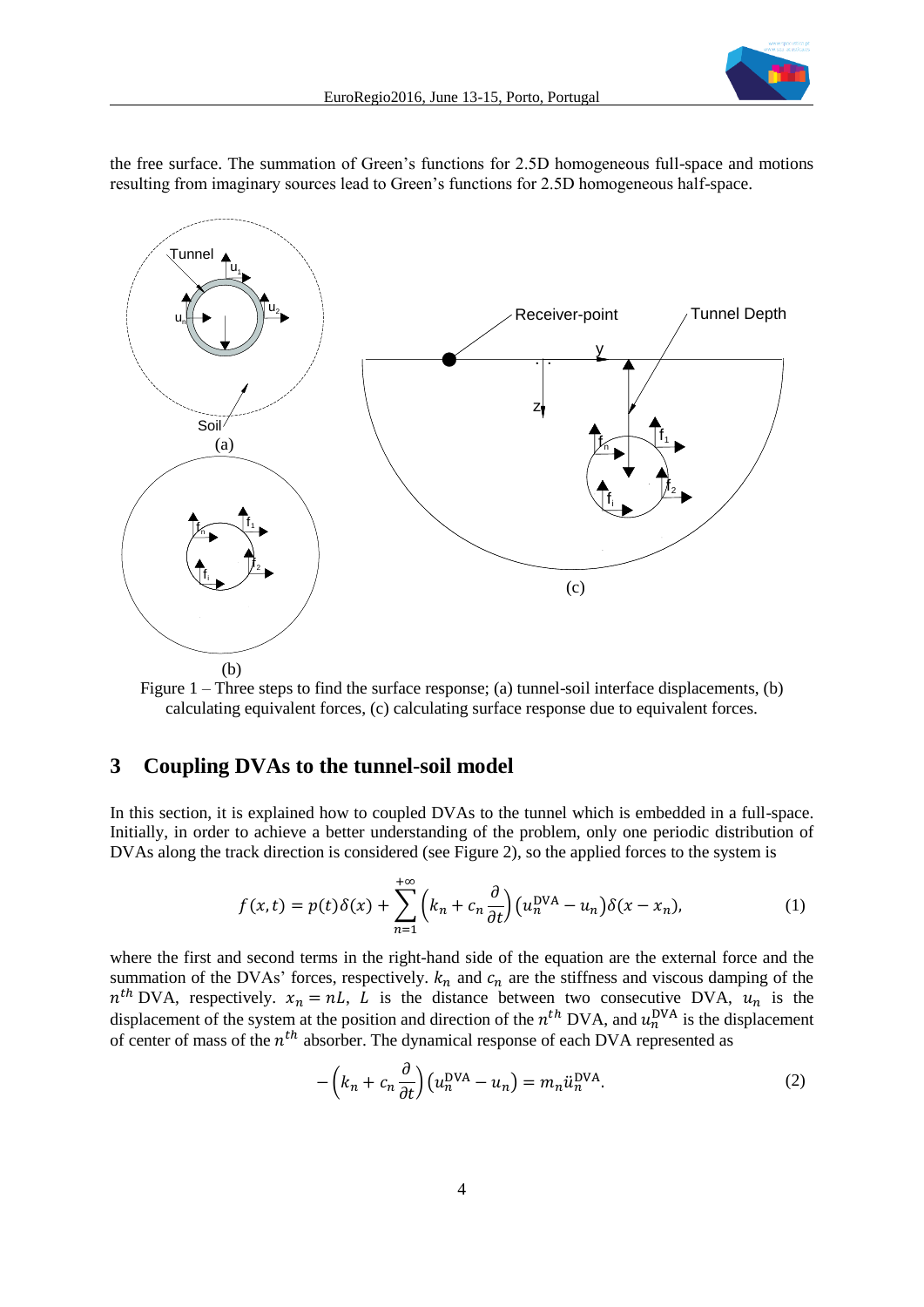



Figure 2 – One longitudinal periodic distribution of DVAs.

The Fourier transform has been defined as

$$
\overline{F}(k_x,\omega) = \int_{-\infty}^{+\infty} \int_{-\infty}^{+\infty} f(x,t) e^{-i(\omega t - k_x x)} dx dt, \tag{3}
$$

where upper line and capital letters denote that the variables are defined in the wavenumber and frequency domain, respectively. This Fourier transform has been applied on both Eqs. (1) and (2). So, displacement of center of mass of the  $n^{th}$  absorber in wavenumber-frequency domain can be found as

$$
U_n^{\text{DVA}} = \frac{k_n + i\omega c_n}{k_n + i\omega c_n - m_n \omega^2} U_n.
$$
\n<sup>(4)</sup>

By replacing the  $U_n^{\text{DNA}}$  in the transformed form of the Eq. (1) with its equivalent from Eq. (4), the applied forces to the system, Eq. (1), can be rewritten in the wavenumber-frequency domain as

$$
\overline{F} = P + \sum_{n=1}^{+\infty} k'_n(\overline{U}_n) e^{ik_x x_n}, \tag{5}
$$

where

$$
k'_n = (k_n + i\omega c_n) \left(\frac{k_n + i\omega c_n}{k_n + i\omega c_n - m_n \omega^2} - 1\right).
$$
\n<sup>(6)</sup>

As the forces applied to the system are defined in the wavenumber-frequency domain, Eq. (5), by multiplying them to their associated receptances, response at the DVAs' positions can be written as

$$
U_b(k_x, \omega) = H(k_x, \omega) + \sum_{n=1}^{+\infty} H_n(k_x, \omega) k'_n U_n(k_x, \omega), \qquad b = 1, 2, ..., N.
$$
 (7)

By approximating the summation with finite number of DVAs, and applying one inverse Fourier transform, the response at the DVAs' positions can be written as

$$
U_b(x_b, \omega) = H(x_b, \omega) + \sum_{n=1}^{N} H_n(x_b - x_n, \omega) k'_n U_n, \qquad b = 1, 2, ..., N,
$$
 (8)

where  $N$  is the number of the DVAs along the tunnel, which will be defined in the optimization process. H and  $H_n$  are the response at the DVAs' positions due to a unitary harmonic load at the position of the external force and the  $n^{th}$  DVA, respectively. According to the symmetry of the tunnel-soil model,  $H_n$ can be found by rearranging the  $H$ . By computing these receptances, using the PiP methodology, the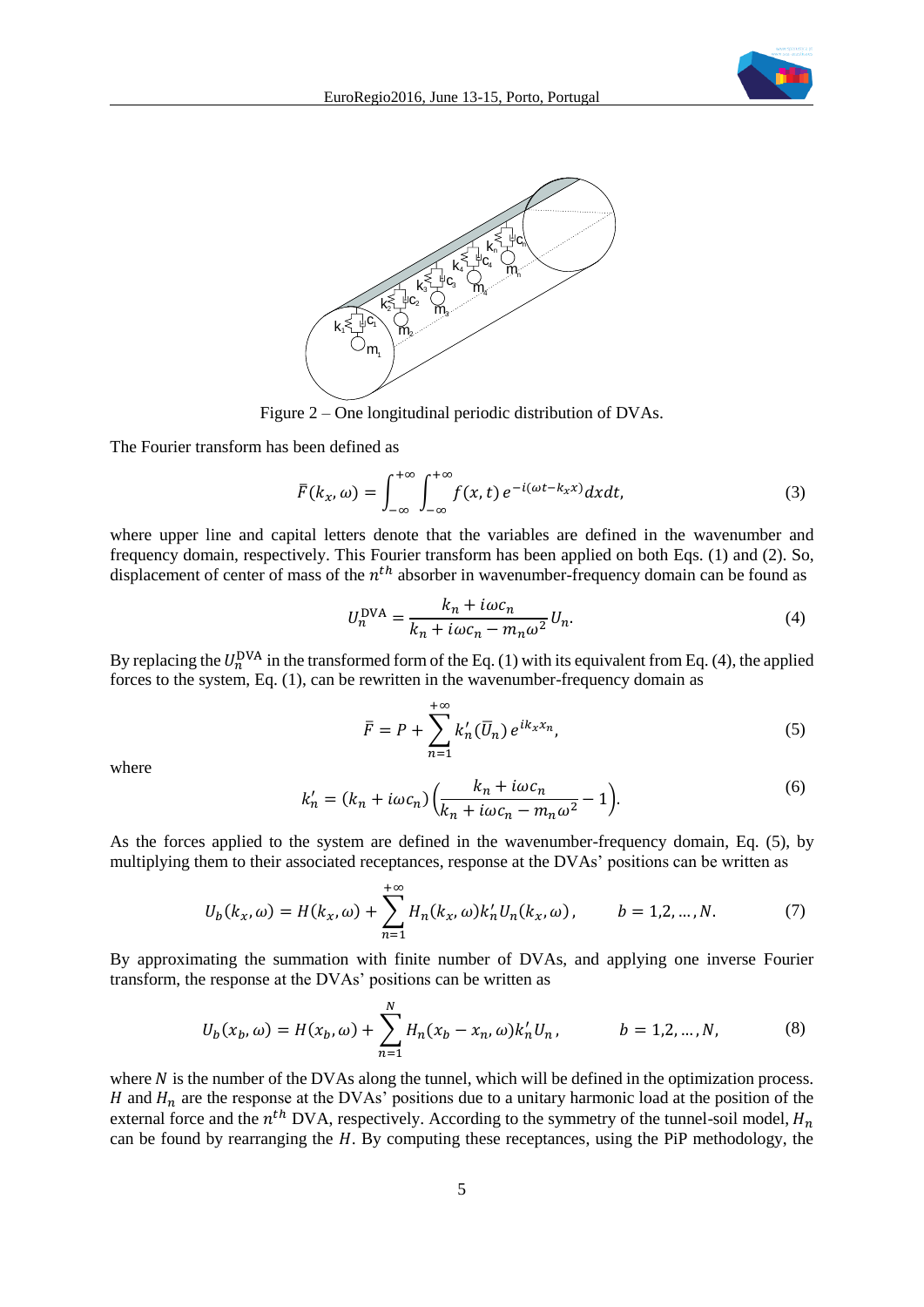

only remain unknowns are displacements at the DVAs' position. They can be found by solving a system of equations derived from Eq. (8). It can be extended for the case of more than one DVAs' distribution

$$
U_{sl} = H(x_{sl}, \omega) + \sum_{p=1}^{P} \sum_{q=1}^{Q} H_p(x_{sl} - x_{pq}, \omega) k'_{pq} U_{pq}, \qquad s = 1, 2, ..., P; l = 1, 2, ..., q.
$$
 (9)

 $P$  and  $Q$  are the number of the DVAs around the circumference and along the longitudinal direction of the tunnel. The position of the DVAs are defined by their subscripts. The summation of the surface response due to unitary harmonic force and DVAs' forces, calculated by following procedure in section 2 is surface response of the DVA-tunnel-soil system due to unitary harmonic force.

### **4 Optimization of DVAs**

The aim of this section is developing an optimization algorithm with the purpose of finding the parameters of the DVAs that minimize the PSD at a receiver point on the surface. In order to solve the optimization problem a GA using MATLAB, in which the design variables are the DVAs parameters with lower and upper bounds constraints, will be implemented. Furthermore, parallel processing has been employed to speed up the optimization algorithm.

The fitness function that GA minimize in this work is the computation of the PSD of the surface response to the applied harmonic point load. This function is computed as follows:

- 1) Defining the design variables such as the number of the DVAs around the circumference of the tunnel and along the invariant direction of tunnel, their positions, stiffness, damping and masses. These data are managed as an input for the second function. The lower and upper bounds constrains for mass are 500 and 1000 kg, respectively; and for stiffness are 5 and 50 MN m<sup>-1</sup>. The damping is considered as 1% of the stiffness and it is not defined as an independent design variable. The minimum distance between consecutive DVA is considered as one meter. Noteworthy, the maximum of six DVAs along the circumference of the tunnel and maximum of forty DVAs for each longitudinal distribution are taken into account.
- 2) Calculating the DVAs' forces by use of Eq. (9), considering the characteristics of the DVAs chosen in the previous step. The receptances due to the force applied at the positions of the external force,  $H$ , and all possible positions of the DVAs' forces,  $H_n$ , are calculated just once and before calling the GA to decrease the computational costs.
- 3) Calculating the surface response of the tunnel-soil system due to unitary harmonic force in the presence of the DVAs in space-frequency domain by using methodology explained in section 2. The final output is a 3D matrix like  $[N_{\omega}, N_{\chi}, 3N_{\text{r}}]$ . The first one represents the number of the frequencies, the second one is the number of the points for sampling along the  $x$  direction and in the last one represents the number of the receiver-point.
- 4) As human exposure to vibration is different in compare to structural vibration, minimizing the vibration level on the surface may not lead to more comfort for the occupants. Therefore, the normative that evaluate the human exposure to the whole-body vibration [27] is applied to the response of the complete system calculated in the third function.
- 5) Finally, PSD is calculated as the final output of the fitness function by using

$$
PSD = \frac{1}{M^2} \sum_{m=1}^{M} A_m^2 W_m^2
$$
 (10)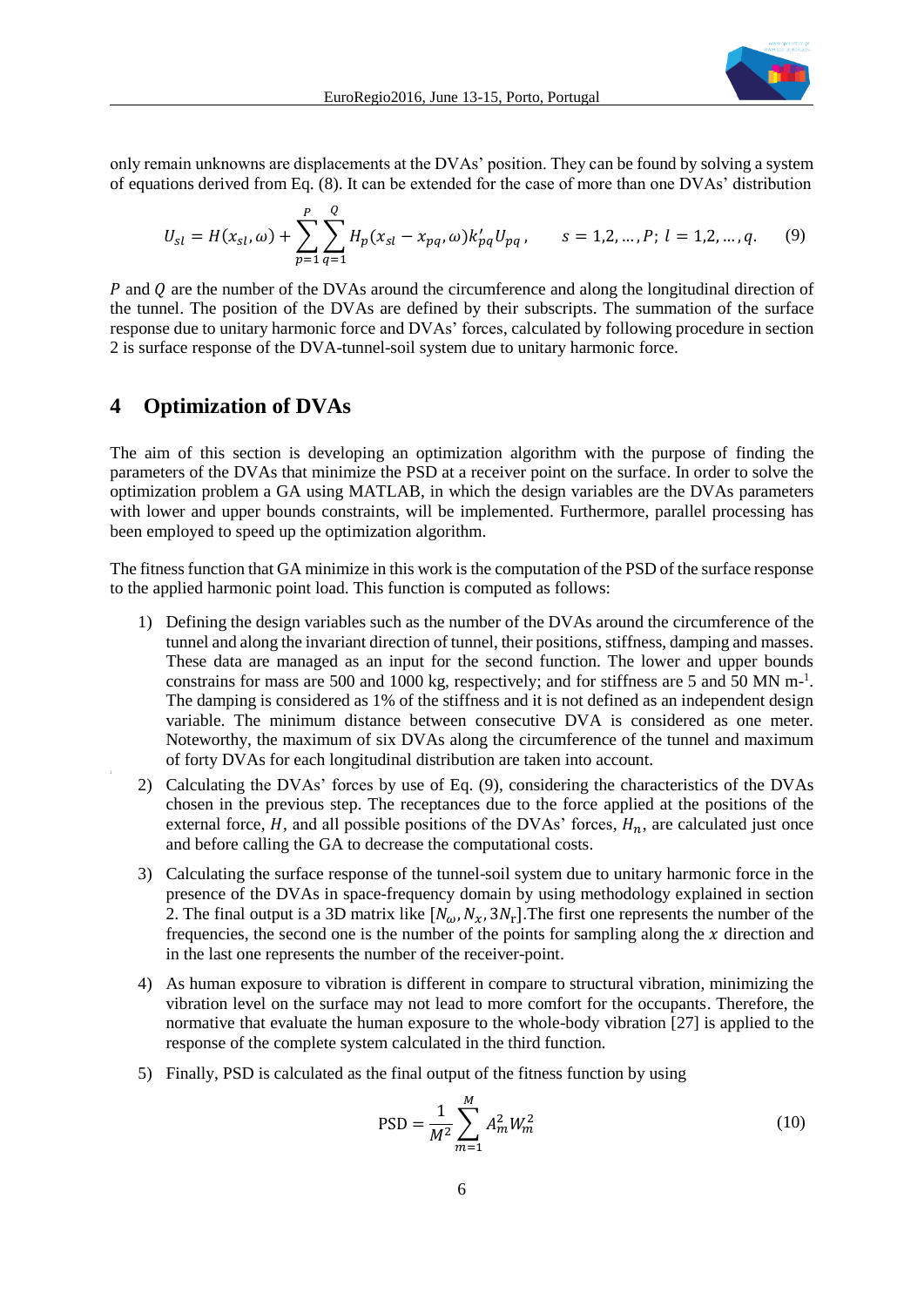

$$
A^{2} = \sum_{j=1}^{N_{\chi}} (|\ddot{X}_{j}|^{2} + |\ddot{Y}_{j}|^{2} + |\ddot{Z}_{j}|^{2}).
$$
 (11)

where  $W_m$  is the frequency weighting for the acceleration as the input quantity, the summation has been performed over the frequency; and  $X$ ,  $Y$  and  $Z$  are the surface response components.

## **5 Results and discussion**

In this section, the efficiency of DVAs in minimizing the PSD due to unitary harmonic force, taking into account the human-body exposure, are evaluated. First, by employing PiP model, the tunnel-soil interface displacements due to the unitary external force is evaluated at forty points around the circumference of the tunnel,  $(n = 40$  in Figure.1). This number of the points is chosen according to the other studies in which PiP are employed [8, 9]. Then, by using 2.5D Greens' functions for full- and halfspace, the response at the receiver-point,  $(x_r, y_r, z_r) = (0, -10, 0)$  (m), is calculated in wavenumberfrequency domain. The surface responses of the system due to the unitary forces at the DVAs' possible positions, which are those forty points, are calculated by employing the same procedure. DVA's possible positions have been considered as the same as those in which the displacements have been computed just to reduce the computational costs.

The values presented in Table 1 are considered to model the soil, where E,  $\nu$  and  $\rho$  are Young's modulus, Poissons ratio and density of the soil, respectively.  $D_p$  and  $D_s$  are the hysteretic damping ratios for Pand S-waves. In Table 2, the parameters used to model the tunnel are presented.  $E_t$ ,  $v_t$ ,  $\rho_t$ ,  $h$  and  $r$  are Young's modulus, Poissons ratio, density, thickness and middle radius of the tunnel, respectively. The position of the tunnel center is defined as  $(y_t, z_t) = (L_t, D_t)$ .

| Parameters $E(MPa)$ $v(-)$ |     |      | $\mid \rho$ (kg m <sup>-3</sup> ) $\mid D_p(-) \mid D_s(-) \mid$ |      |      |
|----------------------------|-----|------|------------------------------------------------------------------|------|------|
| Values                     | 366 | 0.44 | 2000                                                             | 0.03 | 0.03 |

Table 1 – Parameters used to model the soil

|        |    |     | Parameters $E_t$ (GPa) $v_t(-)$ $\rho_t$ (kg m <sup>-3</sup> ) $h$ (m) $r$ (m) $D_t$ (m) $L_t$ (m) |  |    |  |
|--------|----|-----|----------------------------------------------------------------------------------------------------|--|----|--|
| Values | 50 | 0.3 | 2500                                                                                               |  | 40 |  |

Table 2 – Parameters used to model the tunnel

Once the receptances of the coupled DVA-tunnel-soil system are computed, the GA is called to find the optimum parameters of DVAs that can minimized the PSD for the frequency range of [1 100] Hz. In the optimization process, first, only one distribution of DVAs is considered and optimized, then these parameters are used to find the optimum parameters of the second distribution and so on. Note that all DVAs along the same longitudinal periodic distribution have the same properties. Forty DVAs have been considered as the upper bound for longitudinal distribution of DVAs, however, analyzing of the results show that more than six DVAs in each distribution has a very slight effect in vibration mitigation. So, six DVAs are considered in each longitudinal distribution as an upper bound. In Table 3, the optimum parameters for each distribution can be found; the optimum longitudinal distance between two consecutive DVAs in all distributions is one meter. The maximum mass is the most efficient solution,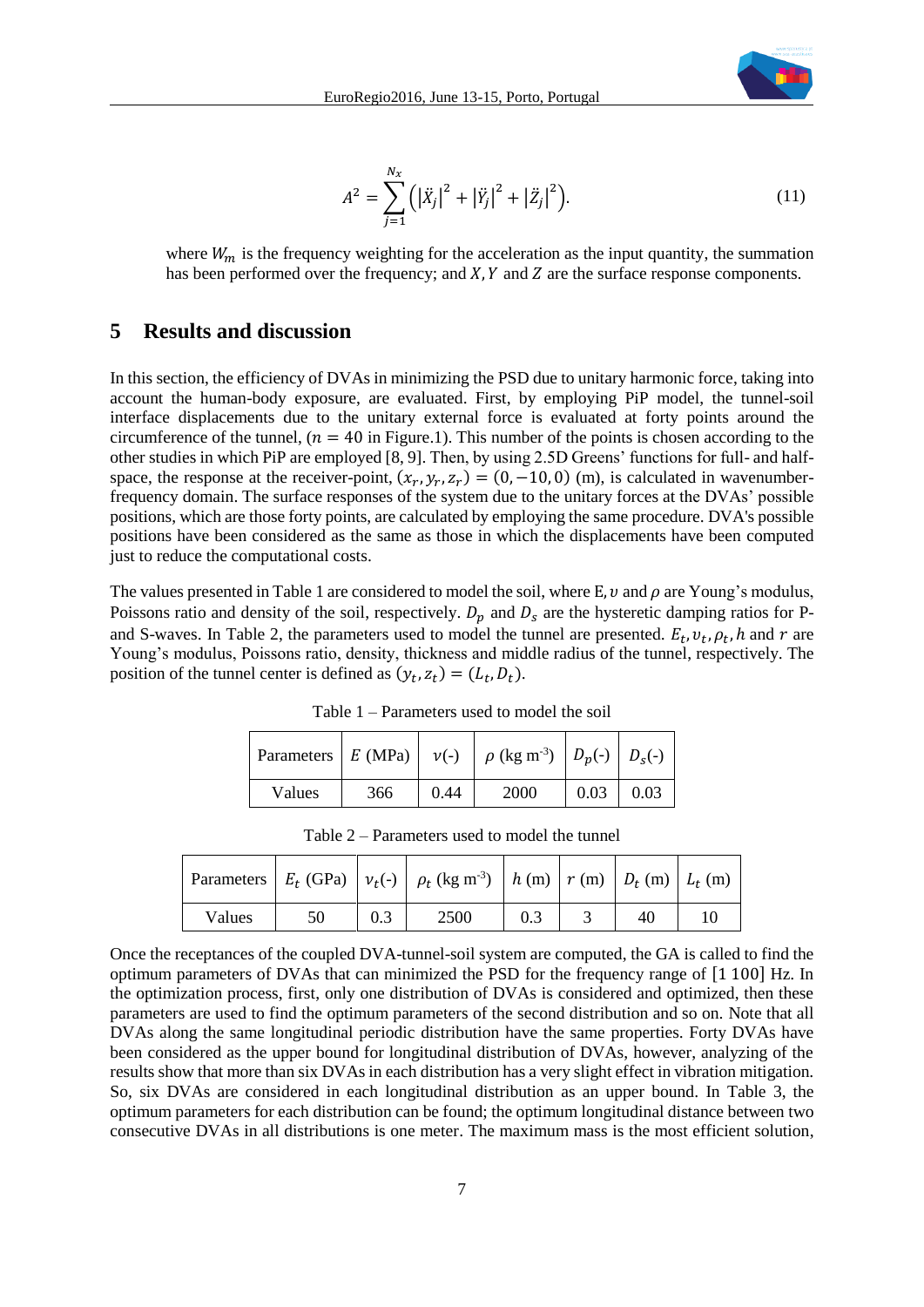this also has been achieved in optimization. The optimum positions for six distributions of DVAs are close to the external load and are symmetric, as it has expected, and they are shown in Figure 3-a. It is easier to implement a DVA in these positions than in the tunnel ceiling but that the structural stability and practical construction of the DVA are beyond the aim of the present work.

| <b>Distribution</b>       | 1 st  | $\gamma$ nd | 2rd   | $4^{th}$ | $\mathbf{r}$ th | $6^{th}$ |
|---------------------------|-------|-------------|-------|----------|-----------------|----------|
| Stiffnss $(MN \, m^{-1})$ | 50.00 | 50.00       | 36.97 | 49.49    | 49.74           | 22.01    |
| Mass (kg)                 | 999   | 1000        | 998   | 993      | 1000            | 992      |
| $y_{\text{DVA}}$ (m)      | 7.15  | 12.85       | 12.67 | 7.33     | 7.04            | 12.96    |
| $z_{\text{DVA}}$ (m)      | 40.93 | 40.93       | 41.36 | 41.36    | 40.46           | 40.46    |

Table 3 – Optimum parameters for each DVAs' distributions shown in Figure 3-a

After finding the optimum parameters of the DVAs, Eq. (11) and the frequency weighting have been used to calculate  $A^2(W_m)^2$ , without DVAs and in the presence of the *n* distributions of the DVAs, where  $n = 1, 2, ..., 6$ , for the frequency range of [1 100] Hz. The results are plotted versus frequency in Figure 3-b, in which, for example,  $n = 3$  means that first, second and third distribution of DVAs are considered. The insertion loss (IL) is also defined to evaluate the loss of the PSD, resulting from the insertion of DVAs, as





Figure 3: (a) optimized DVAs' positions around the circumference of the tunnel; (b)  $A^2(W_m)^2$ calculated using Eq. (11) and frequency weighting; and  $n$  is the number of the DVAs' distributions.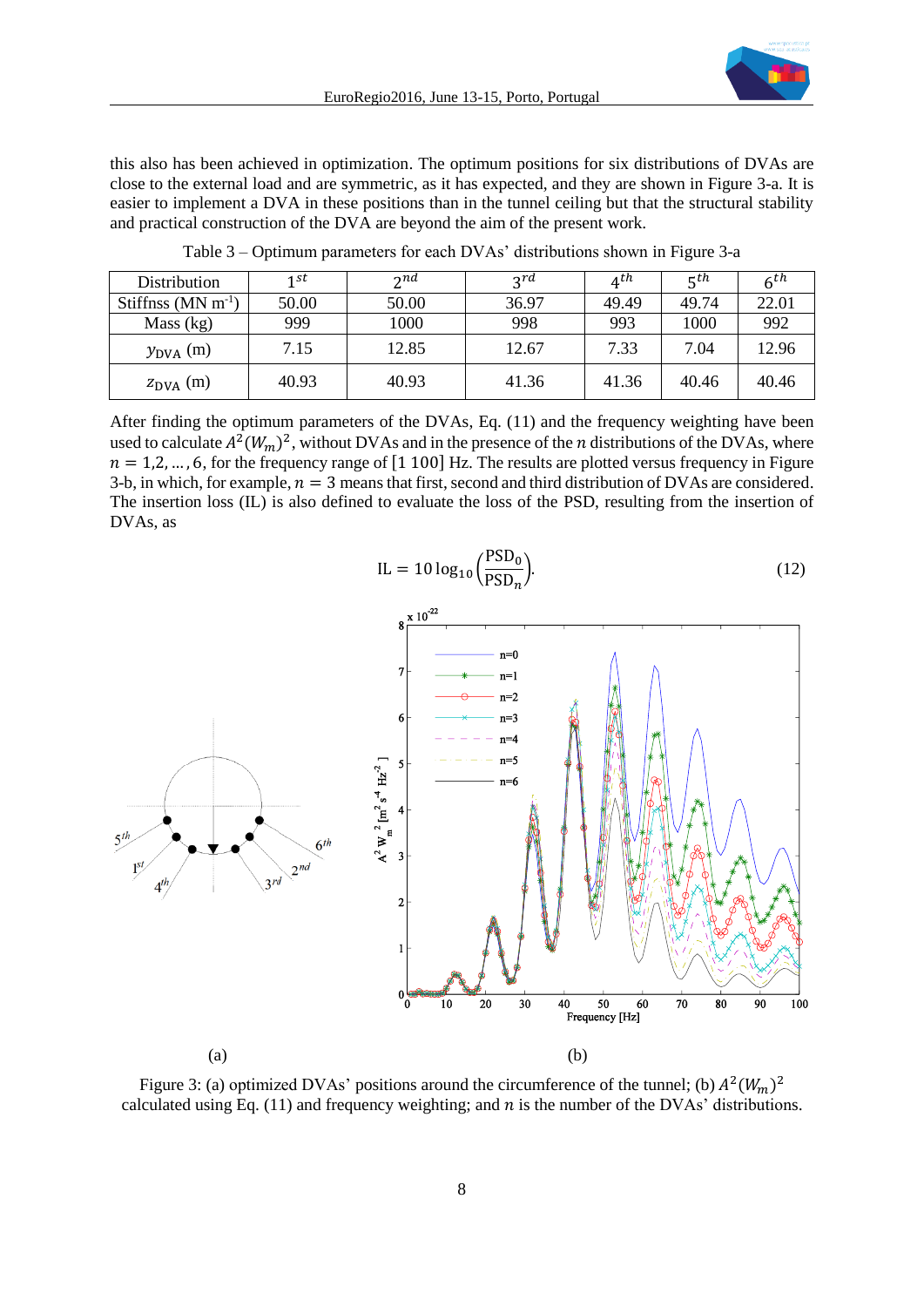

 $PSD<sub>0</sub>$  is the power spectral density for the system without DVAs and PSD<sub>n</sub> for the system with n distributions of the DVAs.The results are shown in Table 4. As can be seen, by using only one distribution of 6 DVAs the IL of 0.9 dB can be achieved, and it can be arrived to 3.8 dB by using 6 distributions of 6 DVAs, or in total 36 DVAs.

Table  $4$  – IL due to using *n* distributions of the DVAs

| Number of DVAs distributions |  |             |    |
|------------------------------|--|-------------|----|
| ыD                           |  | 61211271311 | 38 |

## **6 Conclusion**

In the present paper, the efficiency of DVAs as an innovative countermeasure in the field of underground railway-induced vibration control has been studied. A well-stablished semi-analytical models, the PiP model, has been employed to find the surface response of the tunnel embedded in a half-space in the wavenumber-frequency domain. Then, the DVAs have been coupled to the tunnel interior surface in the space-frequency domain to make a coupled DVA-tunnel-soil system. The surface response of the complete model due to the unitary forces at the DVAs' positions have been calculated. The GA has been used to find the optimum parameters of the DVAs such as their stiffness, mass and positions in order to minimize PSD which is defined as the fitness function. In order to evaluate the efficiency of the DVAs, an insertion loss factor has been defined. According to the results, DVAs can be presented as an effective countermeasure in vibration control of underground railway-induced vibration as an IL of 0.9 dB has been achieved by using only 6 DVAs. This can be increased to 3.8 dB by inserting 36 DVAs separated over 6 different distributions.

#### **Acknowledgements**

This work has been carried out in the context of the Industrial Doctorates Plan, managed with financial support from AGAUR - Generalitat de Catalunya and AV Ingenieros, developed in a partnership with Polytechnic University of Catalunya (UPC). The authors would like to extend their thanks to ISIBUR project: *"Innovative Solutions for the Isolation of Buildings from Underground Railway-induced vibrations"* funded by the Spanish Government *-* (TRA2014-52718-R).

#### **References**

- [1] Andersen L.; Jones C. J. C. Coupled boundary and finite element analysis of vibration from railway tunnels-a comparison of two- and three-dimensional models, *Journal of sound and vibration*, Vol. 293 (3), 2006, pp. 611–625.
- [2] Galvín, P.; François, S.; Schevenels, M.; Bongini, E.; Degrande, G.; Lombaert, G. A. 2.5D coupled FE-BE model for the prediction of railway induced vibrations, *Soil Dynamics and Earthquake Engineering*, Vol. 30 (12), 2010, pp. 1500–1512.
- [3] Hanson, C. E.; Ross, J. C.; Towers, D. A. High-Speed Ground Transportation Noise and Vibration Impact Assessment | Federal Railroad Administration, 2005.
- [4] Lombaert, G.; François, S.; Verbraken, H.; Degrande, G; Thompson, D. Numerical, experimental and hybrid methods for the prediction of railway-induced ground vibration, *in Proceedings of the 9th International Conference on Structural Dynamics, EURODYN 2014*, 2014, pp 91–99.
- [5] Forrest, J. A.; Hunt, H. E. A three-dimensional tunnel model for calculation of train-induced ground vibration, *Journal of sound and vibration*, Vol. 294 (4-5), 2006, pp. 678–705.
- [6] Gupta, S.; Hussein, M. F. M.; Degrande, G.; Hunt, H. E. M.; Clouteau, D. A comparison of two